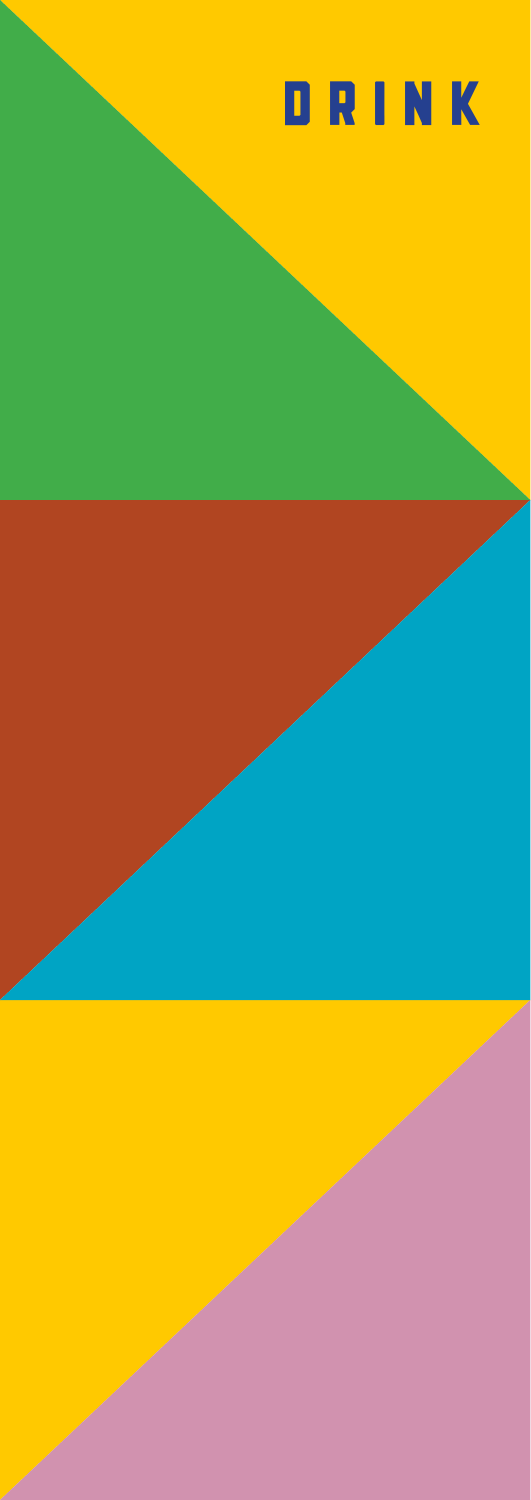LEBANESE DINER

TRAUNI

### coffee

| ESPRESSO + MILK                                                                                                               |                                |
|-------------------------------------------------------------------------------------------------------------------------------|--------------------------------|
| Small<br>Large<br>Soy milk<br>Almond milk                                                                                     | 4.0<br>4.5<br>$+60c$<br>$+1.0$ |
| <b>ESPRESSO BLACK Small / Large</b>                                                                                           | 4.0                            |
| LEBANESE COFFEE<br>Finely ground, unfiltered 'stove top' coffee.<br>Served black, Can me served with cardamon<br>upon request | 4.0 $p/p$                      |
| TAHINI ICED COFFEE<br>CHOC OR MOCHA<br>Double shot of espresso, milk & vanilla ice                                            | 9.0                            |

cream. Topped with whipped cream, baklava & turkish delight!

## tea

| LEBANESE BLACK TEA WITH MINT<br>Black tea and fresh mint. Can be served with<br>cardamon upon request     | 45 |
|-----------------------------------------------------------------------------------------------------------|----|
| ROSE PETAL TEA<br>Dried rose petals, lemon and honey                                                      | 50 |
| APPLE TEA<br>Sweet apple tea with dried apple pieces                                                      | 50 |
| TEA DROP LOOSE LEAF TEA<br>English Breakfast/Earl Grey/Peppermint/<br>Chamomile/Lemongrass & Ginger/Green | 45 |

### cold drinks

| <b>HOUSEMADE</b>                                                                                                  | GI ASS | CARAFF |
|-------------------------------------------------------------------------------------------------------------------|--------|--------|
| <b>HOUSE MADE POMEGRANATE + MINT ICED TEA</b>                                                                     | 60     | 140    |
| APPLE ICED TEA                                                                                                    | 6.0    | 140    |
| TRADITIONAL LEBANESE JALLAB<br>Lebanese smokey date mollasses served<br>on ice with pinenuts                      | 50     | 120    |
| <b>ORANGE BLOSSOM + MINT PUNCH</b><br>Fresh orange juice, mint, and orange blossom.<br>Topped with lemonade       | 70     | 16.0   |
| <b>LEBANESE LEMONADE</b><br>with fresh lemons & mint                                                              | 70     | 16.0   |
| <b>ROSE WATER + POMEGRANATE LEMONADE</b><br>Traditional lebanese lemonade with fresh<br>pomegranate and rosewater | 70     | 160    |
| APPLE, MINT + GINGER LEMONADE<br>Traditional lemonade with fresh ginger, mint<br>ginger ale and apple juice       | 7.0    | 16.0   |

#### **WATER**

| <b>SOFT DRINKS</b>             |     |
|--------------------------------|-----|
| Zico Coconut Water — 330ml     | 4 N |
| Mt Franklin Sparkling — 450 ml | 38  |
| Mt Franklin Still — 600ml      | 38  |
|                                |     |

| $Coke - 330ml$<br>Diet Coke $-330$ ml<br>Coke No Sugar - 330ml<br>Sprite - 330ml<br>Fanta - 330ml | 40  |
|---------------------------------------------------------------------------------------------------|-----|
| Lemon, fresh lime & bitters                                                                       | 4.5 |
| Ginger ale, fresh lime and mint                                                                   | 4.5 |
| Milla's Orange Juice                                                                              | 5.0 |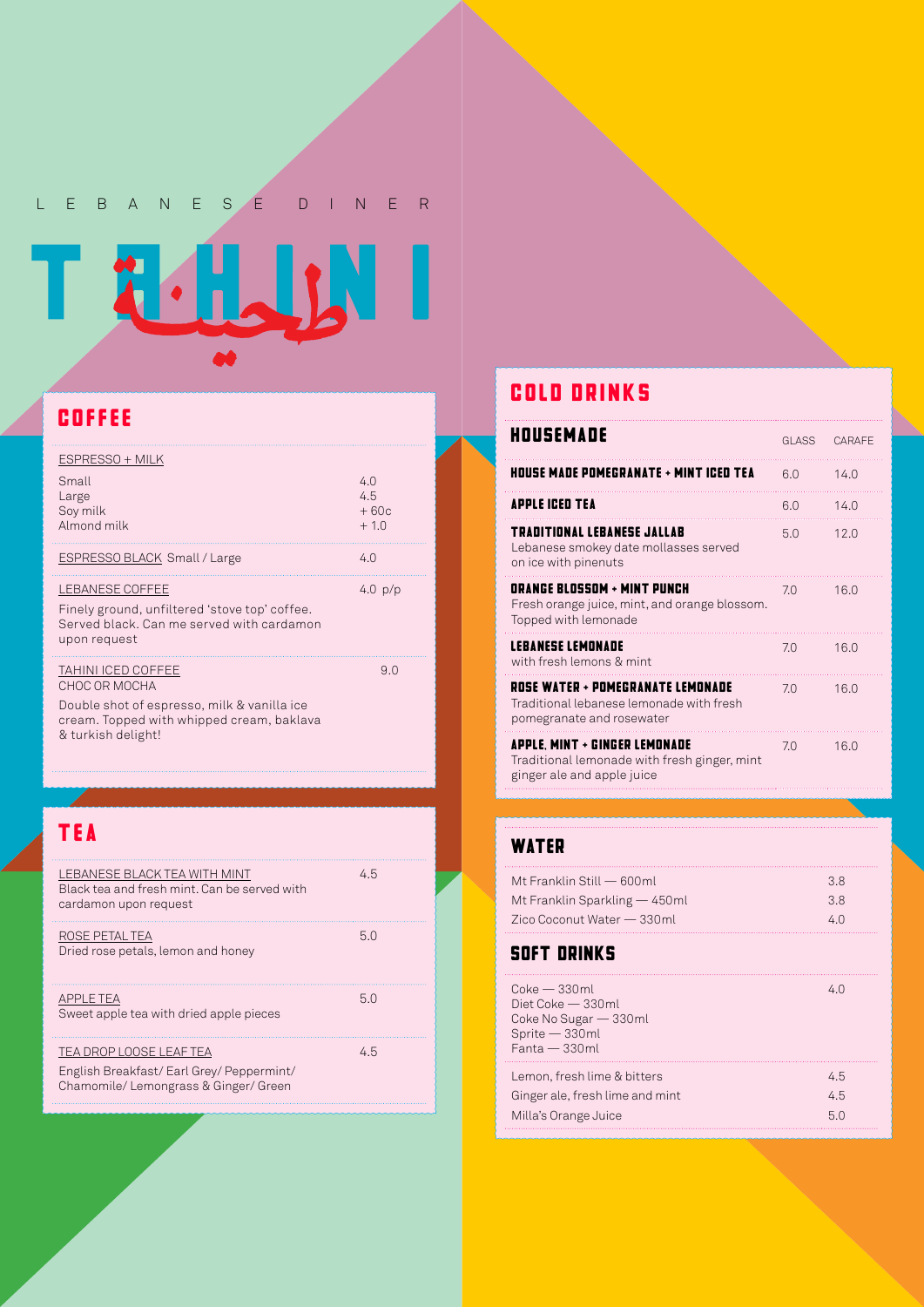## beer + cider

| ON | TAP |
|----|-----|

| Coopers Pale Ale 425ml     | 95   |
|----------------------------|------|
| Brunswick Bitter Ale 425mL | 10 Q |

#### bottled beer + cider

| Almaza Pilsner — Lebanon 330ml                     | 9 O  |
|----------------------------------------------------|------|
| Furphy Refreshing Ale — Australian 375ml           | 9 O  |
| Peroni - Italy 330ml                               | 9 O  |
| Fixation IPA - Australia 330ml                     | 11.5 |
| Balter XPA Can - Australia 375ml                   | 115  |
| Balter Captain Sensible Can 3.5% - Australia 375ml | 85   |
| Golden Axe Cider Can - Australia 375ml             | 9 h  |

# sparkling

|                                                                                                                                                                                                                                                                                                                                                                                                                                                                                          | G    | В     |
|------------------------------------------------------------------------------------------------------------------------------------------------------------------------------------------------------------------------------------------------------------------------------------------------------------------------------------------------------------------------------------------------------------------------------------------------------------------------------------------|------|-------|
| <b>NV Domaine</b> J.Laurens Blanquette de Limoux<br>Sparkling Brut, Languedoc-Roussilion, France<br>Varieties: Mauzac, Chenin Blanc, Chardonnay<br>Mauzac is the traditional grape variety of the<br>Limoux vineyards. Clean, refreshing medium<br>bodied sparkling with a creamy mid palate that<br>is filled with ripe citrus. With aromas of green<br>apple, acacia flowers and apricot with toasted<br>nuances. Well made Limoux that pairs well with<br>a variety of dishes. Enjoy! | 13.0 | 60.0  |
| NV Domaine J. Laurens No. 7 Rosé Crémant de<br>Limoux, Languedoc - Roussilion, France<br>Varietes: 60% Chardonnay, 25% Chenin &<br>15% Pinot Noir<br>This Crémant has a subtle cherry color with a nice<br>greedy raspberry nose. On the palate, red fruits<br>are lightly present and Pinot noir brings all the<br>fullness. The bubbles are delicate and the style<br>is fresh, and vigorous.                                                                                          | 13.0 | 60.0  |
| <b>NV Thienot</b> Brut Champagne, Reims, France<br>Varietes: 45% Chardonnay, 35% Pinot Noir, 20%<br>Pinot Meunier<br>This blend of three classic Champagne varieties<br>forms a signature Thienot style of fiinesse,<br>fruit and freshness, offering spingtime notes,<br>a magnificent balance and lingering finish.<br>The Champagne House's great classic                                                                                                                             |      | 100.0 |

## white wine

|                                                                                                                                                                                                                                                                                                                                                                                                                                                                                                                                              | G    | B    |
|----------------------------------------------------------------------------------------------------------------------------------------------------------------------------------------------------------------------------------------------------------------------------------------------------------------------------------------------------------------------------------------------------------------------------------------------------------------------------------------------------------------------------------------------|------|------|
| <b>Miritu Bay</b> , Sauv Blanc, Malborough,<br>New Zealand, 2014<br>Variety: Sauvignon Blanc<br>Aromas of lemon, white peach, green capsicum<br>and hints of passionfruit. Classic Marlborough fruit<br>characters with a combination of tropical white peach<br>and fresh cut grass with lively acidity. Clean long and<br>refreshing finish.                                                                                                                                                                                               | 9.0  | 42.0 |
| Domaine Mittnacht Riesling, Alsace, France, 2015<br>Variety: Riesling<br>Organic / Biodynamic / vegan<br>Dry white wine with citrus flavours. A well structured<br>and powerful palate with vivid acidity and a medium<br>finish. Goes well with fish poultry and cheeses.                                                                                                                                                                                                                                                                   | 13.5 | 60.0 |
| Avani Amrit Chardonnay, Mornington Peninsula,<br>Australia 2016<br>Variety: Chardonnay<br>Biodynamic / vegan<br>Wine producer works with minimum intervention with<br>her wines. The Chardonnay is from a Warm climate<br>vineyard in RedHill.<br>The Chardonnay is picked early in order to keep that<br>natural acidity. The grapes are hand harvested and<br>fermented with natural yeast in stainless steel tanks.<br>The wine is then aged in french oak for 10 months.<br>Notes of whites flowers, with hints of lemon and<br>caramel. | 12.0 | 55.0 |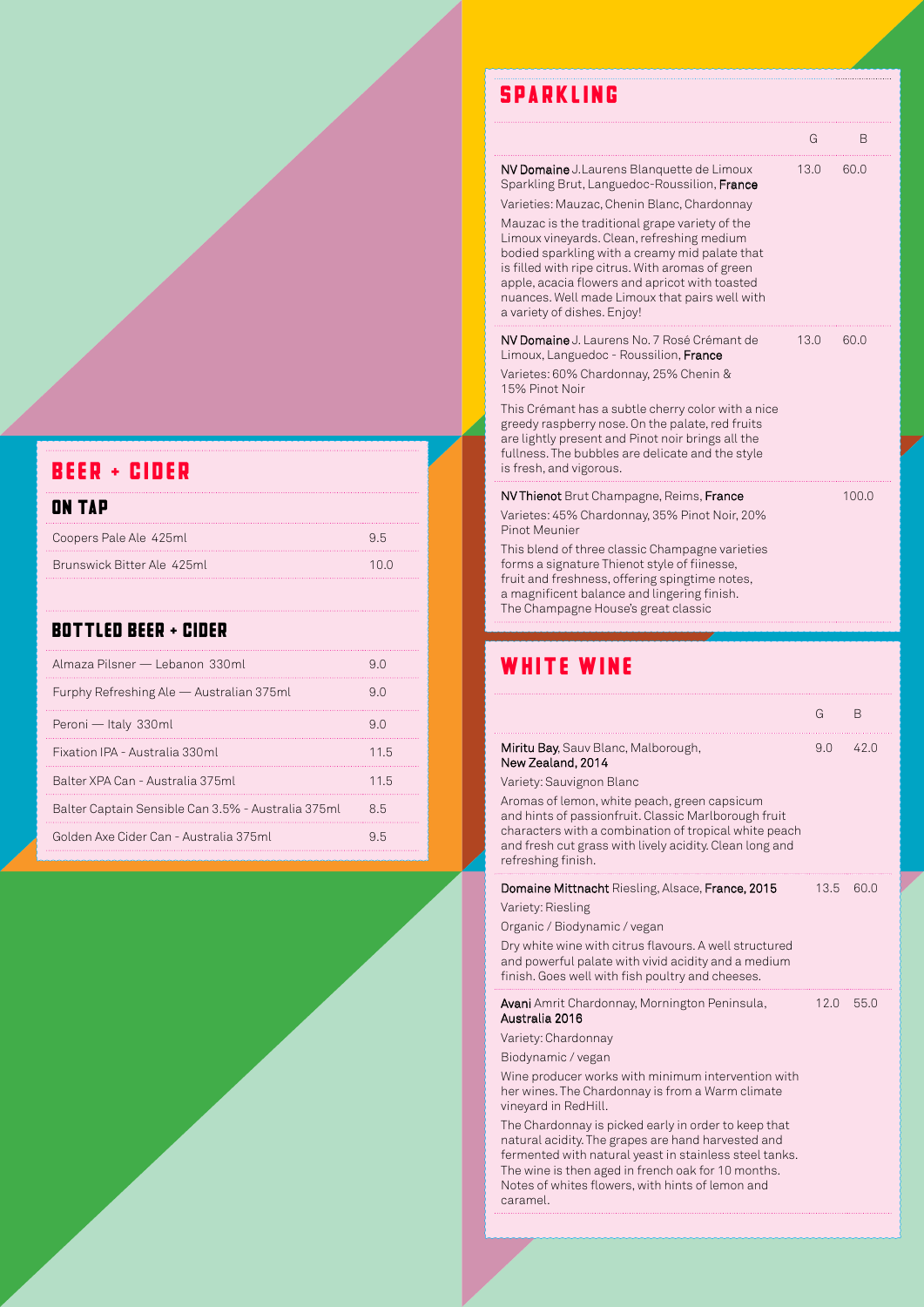| <b>ROSE</b>                                                                                                                                                                                                                                                                                                              |      |      |  |
|--------------------------------------------------------------------------------------------------------------------------------------------------------------------------------------------------------------------------------------------------------------------------------------------------------------------------|------|------|--|
|                                                                                                                                                                                                                                                                                                                          | G    | B    |  |
| Chateau Gabriel Cotes de Provence Rose.<br>Provence, France<br>Varieties: Cinsault, Grenache and Syrah<br>Smooth and silky while maintaining a fresh and<br>perky acidity. Watermelon, cherries and exotic fruits<br>with a long and succulent finish. Garrigu and citrus<br>on the nose. Pairs well with a fresh salad. | 10.5 | 48.0 |  |
| Les Breteches, Rose, Kefraya,<br>Lebanon, 2014<br>Varieties: Grenache noir, Syrah, Tempranillo,<br>Cinsaut                                                                                                                                                                                                               | 12.5 | 58.0 |  |

Round and well balanced on the palate, with notes of peach and apricot

| RED WINE                                                                                                                                                                                                                                                                                                                                |      |      |
|-----------------------------------------------------------------------------------------------------------------------------------------------------------------------------------------------------------------------------------------------------------------------------------------------------------------------------------------|------|------|
|                                                                                                                                                                                                                                                                                                                                         | G    | В    |
| Six Foot Six, Pinot Noir, Geelong, Victoria, Australia,<br>2015<br>Variety: Pinot Noir<br>Earthy, exotic and perfumed, with dark cherry, clove-<br>spiced raspberry jam notes. The palate shows bright<br>red berry fruits mixed with smoke, savoury nuances.<br>A little dry tannin grip to clean up the finish.                       | 10.5 | 48.0 |
| Sutton Grange Winery Fairbank Syrah, Bendigo,<br>Victoria, Australia, 2016<br>Variety: Syrah<br>Organic / Biodynamic / vegan<br>Lively and fresh aromas of ripe blue and purple<br>fruits, with undertones of sweet spices, pepper and<br>provincial herbs. Soft textured tannins, a crunchy<br>and medium bodied palate weight.        | 12.5 | 58.0 |
| Marcel Joubert Beaujolais Village, Beaujolais,<br><b>France, 2013</b><br>Variety: Gamay<br>Natural/Vegan / Sulfur free<br>Pale red and very clear in colour. Is very fresh and<br>little in length with juicy fresh red fruits in its aroma<br>and on the palate.                                                                       | 13.5 | 60.0 |
| Les Coteaux de Chateau Kafraya, Lebanon, 2012<br>Varieties: Syrah, Marselan and Cabernet Franc<br>The wine is full, rich and powerful on the palate with<br>notes of wood and black fruit. The wood component<br>is apparent without being aggressive and combines<br>perfectly with the fruit. The finish is sustained and<br>powerful | 15.0 | 65.0 |

### cocktails

| PHOENICIAN LEMONADE<br>Citrus vodka, orange liqueur, mint, lemon                                                                                                                                                                                 | 18.0         |
|--------------------------------------------------------------------------------------------------------------------------------------------------------------------------------------------------------------------------------------------------|--------------|
| & orange blossom water                                                                                                                                                                                                                           |              |
| <b>SUMAC MARGARITA</b><br>Tequila, orange liqueur, pomegranate juice & lime                                                                                                                                                                      | 18.0         |
| <b>KSARAK</b>                                                                                                                                                                                                                                    | 17.0         |
| Refreshing Lebanese lemonade with freshly squeezed<br>lemons, mint & vodka                                                                                                                                                                       |              |
| YALLA YALLA! ESPRESSO MARTINI                                                                                                                                                                                                                    | 20.0         |
| Hit of espresso, Khalua, vodka and topped with<br>cream & a pistachio crumb                                                                                                                                                                      |              |
| BOOS DADDY                                                                                                                                                                                                                                       | 17.0         |
| Hazelnut with orange and fresh mint. Topped with<br>soda water                                                                                                                                                                                   |              |
| TURKISH DELIGHT                                                                                                                                                                                                                                  | 19.0         |
| Refreshing rum cocktail with fresh lime & mint. White<br>chocolate liqueur, rose water & pomegranate. Topped                                                                                                                                     |              |
| with soda water                                                                                                                                                                                                                                  |              |
| <b>MY HABIBI</b>                                                                                                                                                                                                                                 | 18.0         |
| An elegant rose water and cucumber gin martini with                                                                                                                                                                                              |              |
| fresh lime, bitters & cardamon                                                                                                                                                                                                                   |              |
| <b>FAIRUZ FIZZ</b>                                                                                                                                                                                                                               | 17.0         |
| Pomegranate liqueur, fresh pomegranate<br>& sparkling wine                                                                                                                                                                                       |              |
| <b>SAHTEN-I APPLETINI</b>                                                                                                                                                                                                                        | 17.0         |
| Sour apple, vodka, apple schnapps & fresh lime                                                                                                                                                                                                   |              |
| <b>BEIRUT BEACH CLUB</b>                                                                                                                                                                                                                         | 18.0         |
| Vodka, fresh orange, lime, mint and orange blossom<br>water. Topped with lemonade                                                                                                                                                                |              |
| KHALINI SHOUFAK BILLEIL 'LET ME SEE YOU AT NIGHT'                                                                                                                                                                                                | 18.0         |
| A sweet treat to finish the night. A frozen cocktail with<br>jallab, Baileys, Khalua and cream. Served with baklava                                                                                                                              |              |
| <b>ARAK</b>                                                                                                                                                                                                                                      |              |
| <b>GANTOUS + ABOU RAAD ARAK 50%</b><br>Distilled 3 times from fermented white grapes & with<br>the best aniseeds to produce its famous smooth taste.                                                                                             | 10.0 / 30ml  |
| KEFRAYA ARAK 53%                                                                                                                                                                                                                                 | 12.0 / 30ml  |
| Arak de Kafraya is a tradional spirit where the very<br>best French distillation methods are matched with<br>Lebanese tradition. Arak de Kefraya is the only Arak<br>that is distilled four times to obtain a pure arak & a very<br>smooth taste | 98.0 / 350ml |

### BASIC SPIRITS+SHOTS

Please ask our helpful staff